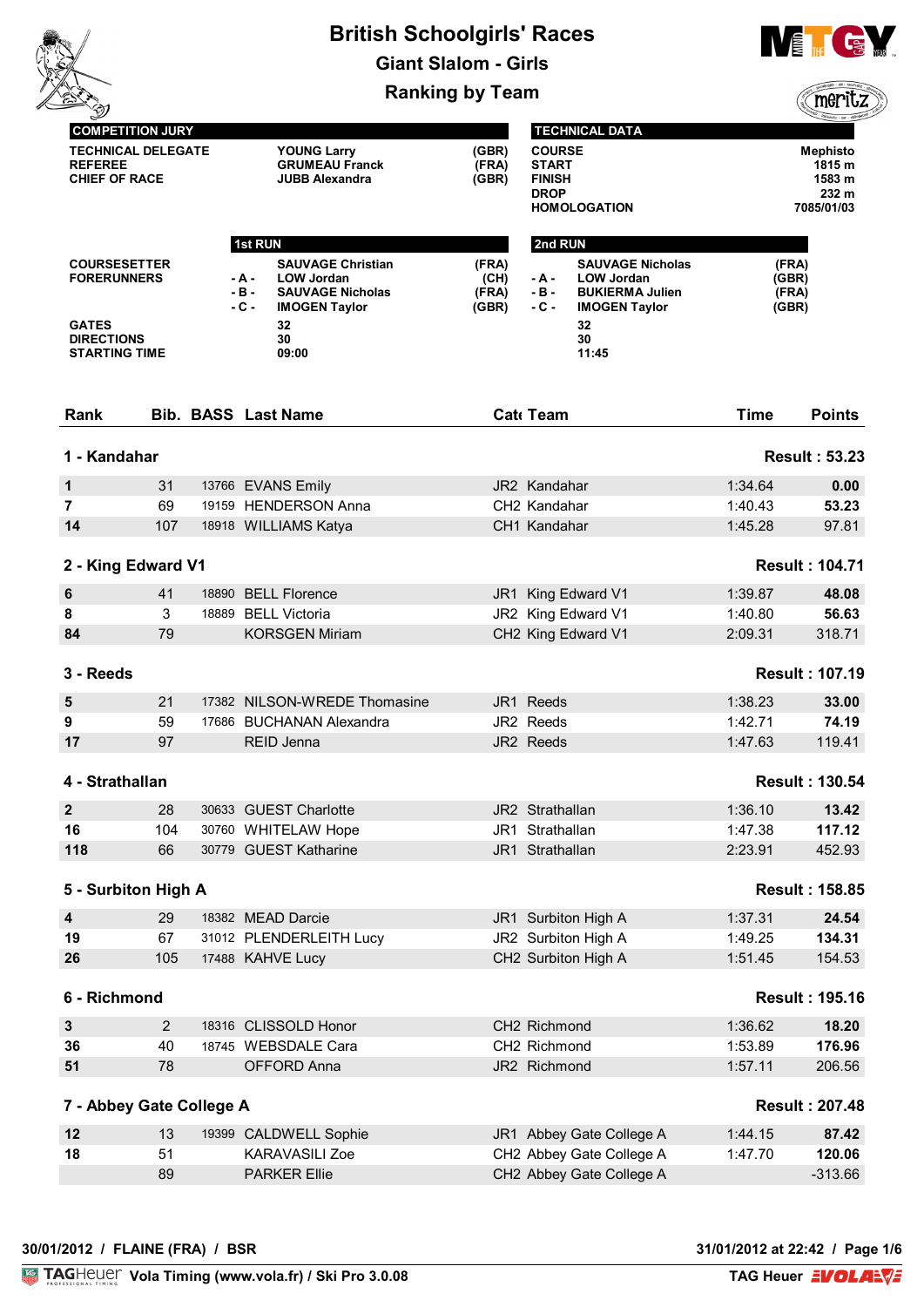| 8 - Lady Eleanor Holles A |                |                                                        |                                                |                    | <b>Result: 227.62</b> |
|---------------------------|----------------|--------------------------------------------------------|------------------------------------------------|--------------------|-----------------------|
| 13                        | 16             | 19367 HAWKINS-HOOKER Laetitia                          | JR1 Lady Eleanor Holles A                      | 1:44.79            | 93.31                 |
| 19                        | 92             | RUIZ Josephine                                         | CH2 Lady Eleanor Holles A                      | 1:49.25            | 134.31                |
| 34                        | 54             | <b>RUIZ Amelia</b>                                     | JR1 Lady Eleanor Holles A                      | 1:53.53            | 173.65                |
| 9 - St Mary's Calne A     |                |                                                        |                                                |                    | <b>Result: 321.56</b> |
| 27                        | 11             | <b>WRIGHT Annabel</b>                                  | JR1 St Mary's Calne A                          | 1:51.72            | 157.01                |
| 31                        | 49             | <b>WOOD Clementine</b>                                 | JR2 St Mary's Calne A                          | 1:52.54            | 164.55                |
| 46                        | 87             | <b>CAIN Florence</b>                                   | JR2 St Mary's Calne A                          | 1:55.90            | 195.44                |
| 10 - DHO                  |                |                                                        |                                                |                    | <b>Result: 322.30</b> |
| 21                        | 17             | 19831 LISMORE Sophie                                   | CH1 DHO                                        | 1:49.82            | 139.55                |
| 38                        | 55             | 19440 ADAMS Sarah                                      | CH <sub>2</sub> DHO                            | 1:54.52            | 182.75                |
|                           | 93             | 20800 DALE Safia                                       | CH1 DHO                                        |                    | 0.00                  |
| 11 - Millfield A          |                |                                                        |                                                |                    | <b>Result: 325.88</b> |
| 28                        | $\overline{7}$ | 17717 STAMMERS Sophie                                  | CH2 Millfield A                                | 1:51.96            | 159.22                |
| 33                        | 45             | <b>STAVEGREN RINNAN Julia</b>                          | JR2 Millfield A                                | 1:52.77            | 166.66                |
| 87                        | 83             | <b>WHEATLEY Olivia</b>                                 | JR1 Millfield A                                | 2:10.69            | 331.40                |
| 12 - St Mary's Ascot A    |                |                                                        |                                                |                    | <b>Result: 337.09</b> |
|                           |                |                                                        |                                                |                    |                       |
| 10                        | 8              | 18011 TAYLOR Alice                                     | CH2 St Mary's Ascot A                          | 1:42.75            | 74.55                 |
| 69<br>98                  | 46<br>84       | <b>MALONEY Emerald</b><br><b>KERR-DINEEN Philomena</b> | CH2 St Mary's Ascot A<br>CH2 St Mary's Ascot A | 2:03.20<br>2:14.32 | 262.54<br>364.77      |
| 13 - Wellington           |                |                                                        |                                                |                    | <b>Result: 342.79</b> |
| 29                        | 98             | <b>SCHULTE-BOCKUM Luisa</b>                            | JR2 Wellington                                 | 1:52.20            | 161.42                |
| 37                        | 22             | <b>DREESMANN Caroline</b>                              | JR1 Wellington                                 | 1:54.37            | 181.37                |
| 49                        | 60             | <b>MAVROLEAN Alexia</b>                                | JR1 Wellington                                 | 1:56.87            | 204.35                |
| 14 - Wycombe Abbey A      |                |                                                        |                                                |                    | <b>Result: 351.99</b> |
| 30                        | 26             | <b>KNOWLES Olivia</b>                                  | JR1 Wycombe Abbey A                            | 1:52.44            | 163.63                |
| 40                        | 102            | <b>VELLACOTT Rosanna</b>                               | JR1 Wycombe Abbey A                            | 1:55.13            | 188.36                |
| 100                       | 64             | <b>SMITH Harriet</b>                                   | JR1 Wycombe Abbey A                            | 2:15.51            | 375.71                |
| 15 - City of London       |                |                                                        |                                                |                    | <b>Result: 353.10</b> |
| 23                        | 30             | 19535 GORDON Maya                                      | JR1 City of London                             | 1:50.14            | 142.49                |
| 52                        | 68             | <b>HOOPER Caitlin</b>                                  | JR2 City of London                             | 1:57.55            | 210.61                |
| 77                        | 106            | <b>GORDON Ania</b>                                     | JR1 City of London                             | 2:05.07            | 279.73                |
| 16 - Woodbridge           |                |                                                        |                                                |                    | <b>Result: 359.62</b> |
| 24                        | 75             | 19498 LILLYWHITE Alexandra                             | CH1 Woodbridge                                 | 1:50.42            | 145.06                |
| 53                        | 37             | 17323 YEUNG Isabelle                                   | JR2 Woodbridge                                 | 1:57.98            | 214.56                |
|                           | 113            | <b>JACKSON Verity</b>                                  | CH2 Woodbridge                                 |                    | $-263.00$             |
| 17 - Surbiton High B      |                |                                                        |                                                |                    | <b>Result: 365.42</b> |
| 25                        | 123            | 20352 COLLEY Isabella                                  | CH1 Surbiton High B                            | 1:50.44            | 145.25                |
|                           | 136            | <b>VEGTING Amelia</b>                                  | CH2 Surbiton High B                            | 1:58.59            | 220.17                |
|                           |                |                                                        |                                                |                    |                       |
| 54                        | 149            | <b>WILLIAMS Alice</b>                                  | JR1 Surbiton High B                            |                    | 0.00                  |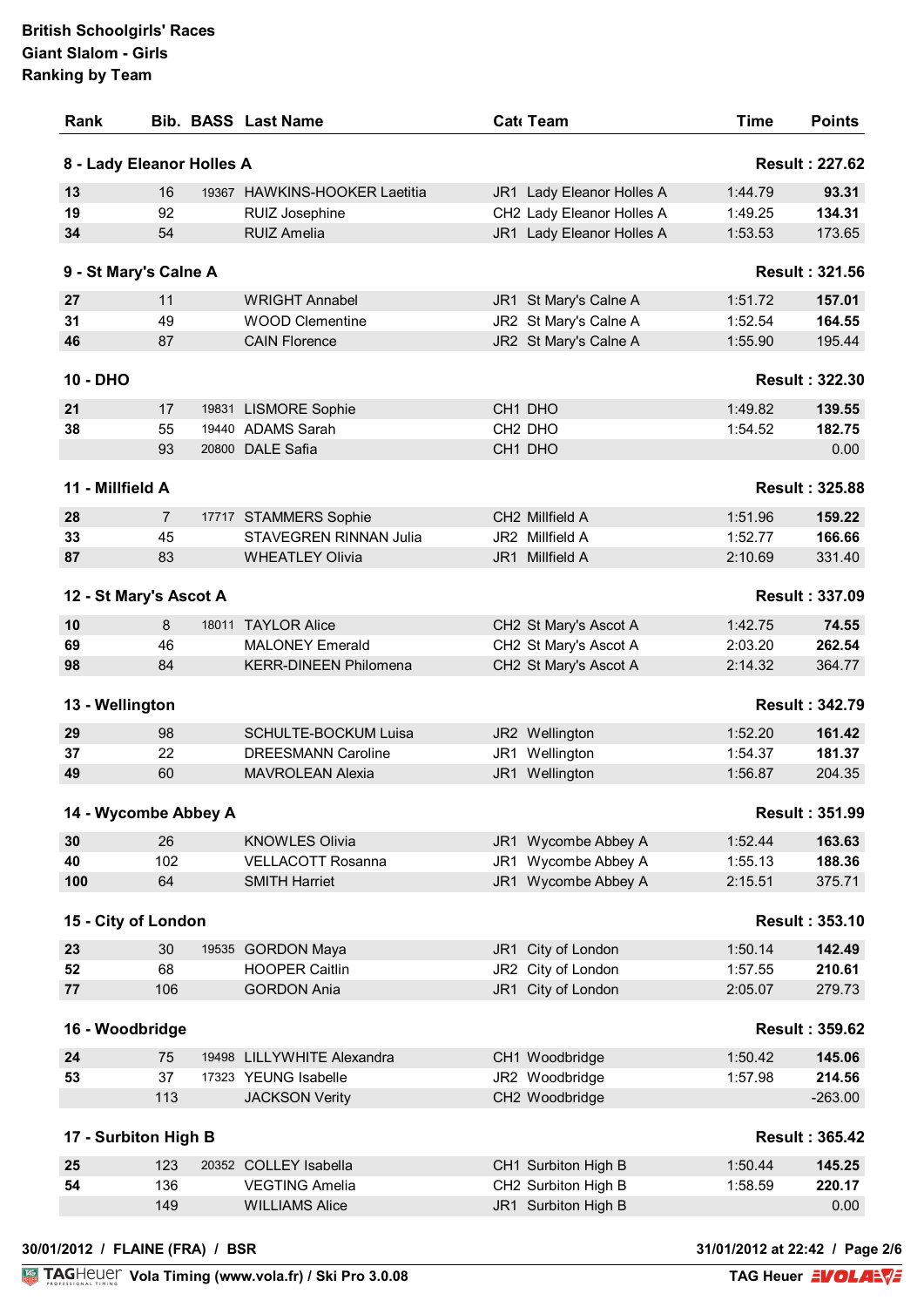|                                                                                                             |                          | <b>Bib. BASS Last Name</b>                    |     | Cat Team                                                       | <b>Time</b>        | <b>Points</b>                                                                                                                                                                                                                                                                      |
|-------------------------------------------------------------------------------------------------------------|--------------------------|-----------------------------------------------|-----|----------------------------------------------------------------|--------------------|------------------------------------------------------------------------------------------------------------------------------------------------------------------------------------------------------------------------------------------------------------------------------------|
| 18 - Bryanston                                                                                              |                          |                                               |     |                                                                |                    | <b>Result: 374.42</b>                                                                                                                                                                                                                                                              |
| 15                                                                                                          | $\mathbf{1}$             | <b>HARTLEY Poppy</b>                          |     | JR1 Bryanston                                                  | 1:47.28            | 116.20                                                                                                                                                                                                                                                                             |
| 68                                                                                                          | 39                       | LESUEUR Jemima                                | JR1 | Bryanston                                                      | 2:02.73            | 258.22                                                                                                                                                                                                                                                                             |
| 112                                                                                                         | 77                       | <b>KERRIDGE Katie</b>                         |     | JR1 Bryanston                                                  | 2:20.16            | 418.45                                                                                                                                                                                                                                                                             |
|                                                                                                             | 19 - Cheltenham A        |                                               |     |                                                                |                    | <b>Result: 380.39</b>                                                                                                                                                                                                                                                              |
| 39                                                                                                          | 42                       | <b>HARRISON Felicity</b>                      |     | CH2 Cheltenham A                                               | 1:54.67            | 184.13                                                                                                                                                                                                                                                                             |
| 47                                                                                                          | 4                        | <b>PARKER Emily</b>                           |     | CH2 Cheltenham A                                               | 1:55.99            | 196.26                                                                                                                                                                                                                                                                             |
| 74                                                                                                          | 80                       | <b>MOULDING Isobel</b>                        |     | CH2 Cheltenham A                                               | 2:03.75            | 267.60                                                                                                                                                                                                                                                                             |
|                                                                                                             | 20 - Wycombe Abbey B     |                                               |     |                                                                |                    | <b>Result: 395.38</b>                                                                                                                                                                                                                                                              |
| 32                                                                                                          | 119                      | <b>MAYNARD Lucie</b>                          |     | JR2 Wycombe Abbey B                                            | 1:52.69            | 165.93                                                                                                                                                                                                                                                                             |
| 57                                                                                                          | 132                      | <b>WICKES Amiee</b>                           |     | JR1 Wycombe Abbey B                                            | 1:59.60            | 229.45                                                                                                                                                                                                                                                                             |
| 61                                                                                                          | 145                      | <b>CLUTTON Evie</b>                           |     | CH2 Wycombe Abbey B                                            | 2:00.95            | 241.86                                                                                                                                                                                                                                                                             |
| 21 - Glenalmond                                                                                             |                          |                                               |     |                                                                |                    | <b>Result: 407.98</b>                                                                                                                                                                                                                                                              |
| 22                                                                                                          | 34                       | KUBLER-WACHENDORF Sophie                      |     | JR2 Glenalmond                                                 | 1:49.93            | 140.56                                                                                                                                                                                                                                                                             |
| 73                                                                                                          | 72                       | <b>ANDERSON Pheobe</b>                        |     | JR1 Glenalmond                                                 | 2:03.73            | 267.42                                                                                                                                                                                                                                                                             |
|                                                                                                             | 110                      | <b>MACPHIE Michaela</b>                       |     | JR1 Glenalmond                                                 |                    | $-151.22$                                                                                                                                                                                                                                                                          |
|                                                                                                             | 22 - Downe House A       |                                               |     |                                                                |                    |                                                                                                                                                                                                                                                                                    |
|                                                                                                             |                          |                                               |     |                                                                |                    | <b>Result: 431.97</b>                                                                                                                                                                                                                                                              |
| 35                                                                                                          | 62                       | POOLE Emma                                    |     | CH2 Downe House A                                              | 1:53.74            | 175.58                                                                                                                                                                                                                                                                             |
| 67                                                                                                          | 100                      | <b>ROBERTS India</b>                          |     | CH2 Downe House A                                              | 2:02.53            | 256.39                                                                                                                                                                                                                                                                             |
|                                                                                                             |                          |                                               |     | JR1 Downe House A                                              | 2:31.04            |                                                                                                                                                                                                                                                                                    |
|                                                                                                             | 24                       | MIRZAN Khadijah                               |     |                                                                |                    |                                                                                                                                                                                                                                                                                    |
|                                                                                                             | 23 - St Swithuns A       |                                               |     |                                                                |                    |                                                                                                                                                                                                                                                                                    |
|                                                                                                             | 33                       | RADKIEWICZ Alexia                             |     | JR1 St Swithuns A                                              | 1:55.74            |                                                                                                                                                                                                                                                                                    |
|                                                                                                             | 109                      | <b>VULLIAMY-TAYLOR Coco</b>                   |     | CH1 St Swithuns A                                              | 2:00.61            |                                                                                                                                                                                                                                                                                    |
|                                                                                                             | 71                       | <b>BAYLIS Alexandra</b>                       |     | JR1 St Swithuns A                                              | 2:04.15            |                                                                                                                                                                                                                                                                                    |
|                                                                                                             |                          |                                               |     |                                                                |                    |                                                                                                                                                                                                                                                                                    |
|                                                                                                             | 14                       |                                               |     | CH2 Heathfield A                                               | 1:55.58            |                                                                                                                                                                                                                                                                                    |
|                                                                                                             | 52                       | <b>REID Emily</b><br>FABER-JOHNSON Lara       |     | CH2 Heathfield A                                               | 2:01.66            |                                                                                                                                                                                                                                                                                    |
|                                                                                                             | 90                       | <b>REDING-REUTER Farah</b>                    |     | CH2 Heathfield A                                               | 2:08.46            |                                                                                                                                                                                                                                                                                    |
|                                                                                                             | 25 - St Gabriel's School |                                               |     |                                                                |                    |                                                                                                                                                                                                                                                                                    |
|                                                                                                             |                          |                                               |     |                                                                |                    |                                                                                                                                                                                                                                                                                    |
|                                                                                                             | 6                        | <b>HOBBY Charlotte</b>                        |     | JR1 St Gabriel's School                                        | 1:57.01            |                                                                                                                                                                                                                                                                                    |
|                                                                                                             | 44<br>82                 | HOBBY Imogen<br><b>BUNDOCK Libby</b>          |     | CH <sub>2</sub> St Gabriel's School<br>CH2 St Gabriel's School | 2:01.27<br>2:36.10 |                                                                                                                                                                                                                                                                                    |
|                                                                                                             |                          |                                               |     |                                                                |                    |                                                                                                                                                                                                                                                                                    |
|                                                                                                             |                          |                                               |     |                                                                |                    |                                                                                                                                                                                                                                                                                    |
|                                                                                                             | 36                       | 19680 BAXTER Phillipa                         |     | CH2 Vikings                                                    | 1:55.47            |                                                                                                                                                                                                                                                                                    |
|                                                                                                             | 74<br>112                | 17452 WRIGHT Natasha<br>19360 BAXTER Samantha |     | CH2 Vikings<br>JR1 Vikings                                     | 2:03.49            |                                                                                                                                                                                                                                                                                    |
| 126<br>45<br>60<br>76<br>24 - Heathfield A<br>44<br>66<br>83<br>50<br>63<br>129<br>26 - Vikings<br>43<br>72 | 27 - Woldingham A        |                                               |     |                                                                |                    |                                                                                                                                                                                                                                                                                    |
|                                                                                                             |                          |                                               |     |                                                                |                    |                                                                                                                                                                                                                                                                                    |
| 48<br>78                                                                                                    | 20<br>96                 | 20808 LAVELLE Holly<br><b>HYDE Katie</b>      |     | CH2 Woldingham A<br>CH2 Woldingham A                           | 1:56.26<br>2:05.84 | 518.47<br><b>Result: 432.71</b><br>193.97<br>238.74<br>271.28<br><b>Result: 440.89</b><br>192.50<br>248.39<br>310.90<br><b>Result: 450.44</b><br>205.64<br>244.80<br>564.99<br><b>Result: 456.69</b><br>191.48<br>265.21<br>$-349.14$<br><b>Result: 485.56</b><br>198.75<br>286.81 |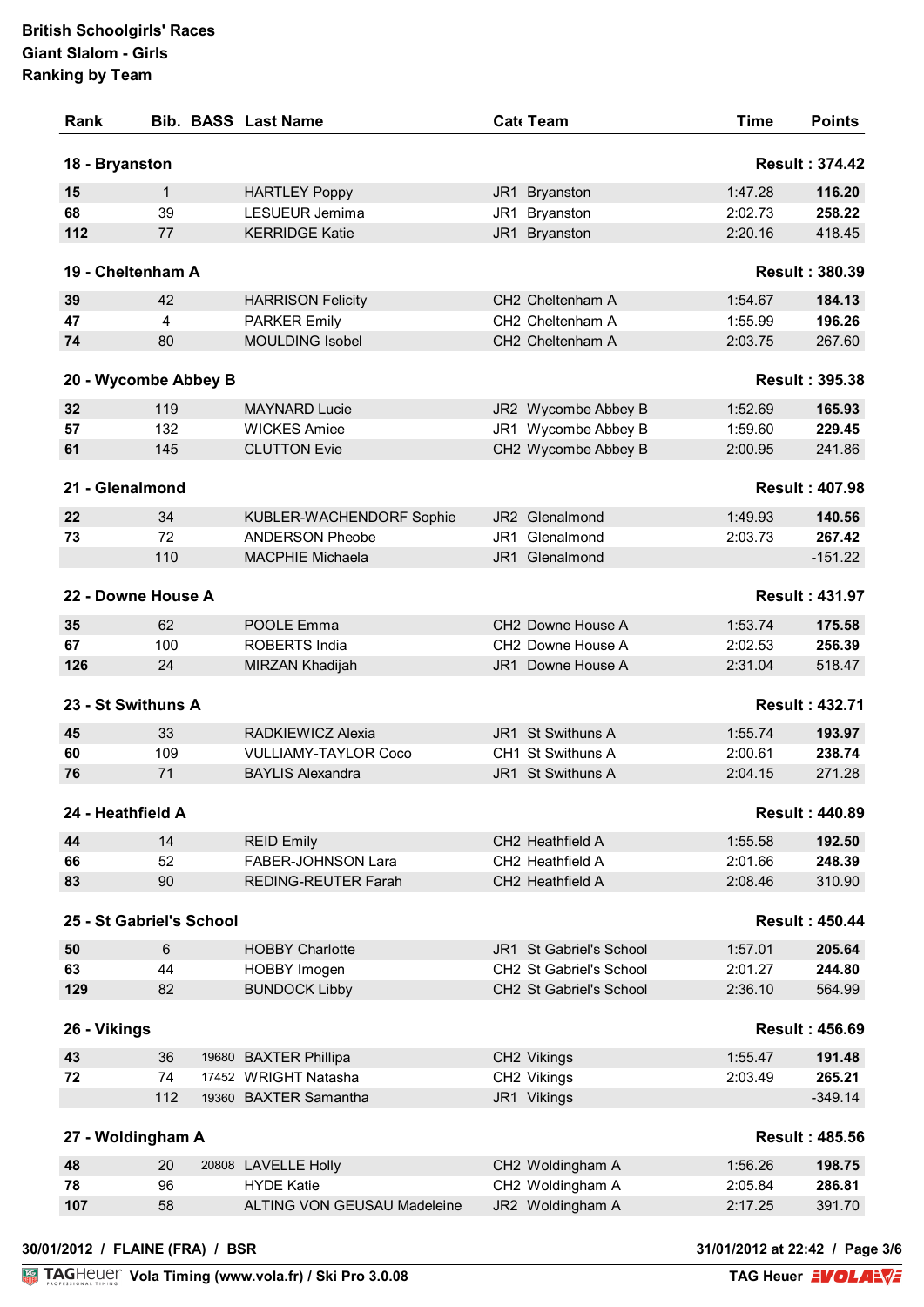| Rank                       |     | <b>Bib. BASS Last Name</b>     | Cat Team                       | <b>Time</b> | <b>Points</b>         |
|----------------------------|-----|--------------------------------|--------------------------------|-------------|-----------------------|
| 28 - Bedales               |     |                                |                                |             | <b>Result: 490.52</b> |
| 41                         | 25  | <b>CLEVELY Montana</b>         | CH2 Bedales                    | 1:55.46     | 191.39                |
| 82                         | 63  | <b>LITTLE Ellie</b>            | CH2 Bedales                    | 2:07.18     | 299.13                |
| 124                        | 101 | <b>BOURNE Margot</b>           | CH2 Bedales                    | 2:29.77     | 506.80                |
| 29 - Lady Eleanor Holles B |     |                                |                                |             | <b>Result: 524.35</b> |
| 56                         | 146 | <b>HOPKINS POWELL Sacha</b>    | CH2 Lady Eleanor Holles B      | 1:59.54     | 228.90                |
| 80                         | 133 | <b>JACKSON Taya</b>            | JR1 Lady Eleanor Holles B      | 2:06.78     | 295.45                |
| 135                        | 120 | <b>PATTON Harriett</b>         | CH1 Lady Eleanor Holles B      | 3:32.91     | 1087.22               |
| 30 - St Leonards Mayfield  |     |                                |                                |             | <b>Result: 529.78</b> |
| 11                         | 5   | 17829 MOYNIHAN India           | CH2 St Leonards Mayfield       | 1:43.13     | 78.05                 |
| 117                        | 43  | <b>STERNBERG-ALLEN Tabitha</b> | CH2 St Leonards Mayfield       | 2:23.78     | 451.73                |
| 134                        | 81  | <b>DODD Elizabeth</b>          | CH1 St Leonards Mayfield       | 3:11.12     | 886.91                |
| 31 - Bradfield             |     |                                |                                |             | <b>Result: 543.11</b> |
| 65                         | 38  | <b>MASTERMAN Rebecca</b>       | JR2 Bradfield                  | 2:01.51     | 247.01                |
| 81                         | 76  | <b>HADSELL Sophie</b>          | JR1 Bradfield                  | 2:06.85     | 296.10                |
| 133                        | 114 | <b>ENGLAND Nadya</b>           | JR2 Bradfield                  | 3:04.57     | 826.70                |
| 32 - Queens Chester        |     |                                |                                |             | <b>Result: 551.10</b> |
| 55                         | 23  | <b>MONK Orlaith</b>            | CH <sub>2</sub> Queens Chester | 1:59.25     | 226.23                |
| 86                         | 61  | <b>GRACE Serena</b>            | <b>CH1 Queens Chester</b>      | 2:09.98     | 324.87                |
| 106                        | 99  | <b>THOMPSON Alice</b>          | CH2 Queens Chester             | 2:17.22     | 391.43                |
| 33 - St Mary's Ascot B     |     |                                |                                |             | <b>Result: 562.59</b> |
| 75                         | 117 | SODI Isabella                  | CH2 St Mary's Ascot B          | 2:03.76     | 267.69                |
| 79                         | 130 | <b>AYTON Chloe</b>             | CH2 St Mary's Ascot B          | 2:06.72     | 294.90                |
|                            | 143 | <b>OPPENHIEM Lorna</b>         | CH2 St Mary's Ascot B          |             | $-332.78$             |
| 34 - Solihull              |     |                                |                                |             | <b>Result: 571.60</b> |
| 59                         | 15  | 18033 THOMAS Elisabeth         | JR1 Solihull                   | 2:00.13     | 234.32                |
| 88                         | 91  | 20307 MIDDLETON Amy            | JR1 Solihull                   | 2:11.33     | 337.28                |
|                            | 53  | 20696 NEWBOULT Helena          | CH2 Solihull                   |             | $-313.47$             |
| 35 - Millfield B           |     |                                |                                |             | <b>Result: 573.08</b> |
| 58                         | 121 | SIDOROVA Alexandra             | CH2 Millfield B                | 1:59.63     | 229.73                |
| 90                         | 134 | <b>SUMNER Harriet</b>          | JR2 Millfield B                | 2:11.99     | 343.35                |
| 131                        | 147 | <b>DEARMAN Laura</b>           | JR1 Millfield B                | 2:42.73     | 625.93                |
| 36 - Highgate              |     |                                |                                |             | <b>Result: 594.50</b> |
| 64                         | 18  | <b>CHMIELOWSKA Claudia</b>     | CH2 Highgate                   | 2:01.34     | 245.45                |
| 92                         | 56  | CHMIELOWSKA Julia              | JR1 Highgate                   | 2:12.61     | 349.05                |
| 123                        | 94  | DOODY Olivia                   | CH2 Highgate                   | 2:27.67     | 487.49                |
| 37 - Sherborne B           |     |                                |                                |             | <b>Result: 613.62</b> |
| 62                         | 116 | <b>LEACH Catherine</b>         | CH2 Sherborne B                | 2:00.98     | 242.14                |
| 99                         | 129 | <b>PALMER Alexa</b>            | CH2 Sherborne B                | 2:15.05     | 371.48                |
| 122                        | 142 | <b>KNIGHT Katherine</b>        | CH2 Sherborne B                | 2:26.23     | 474.25                |
|                            |     |                                |                                |             |                       |

**30/01/2012 / FLAINE (FRA) / BSR 31/01/2012 at 22:42 / Page 4/6**

**Volution 1919 12:42** / Page 4/6<br>**TAG Heuer EVOLAN**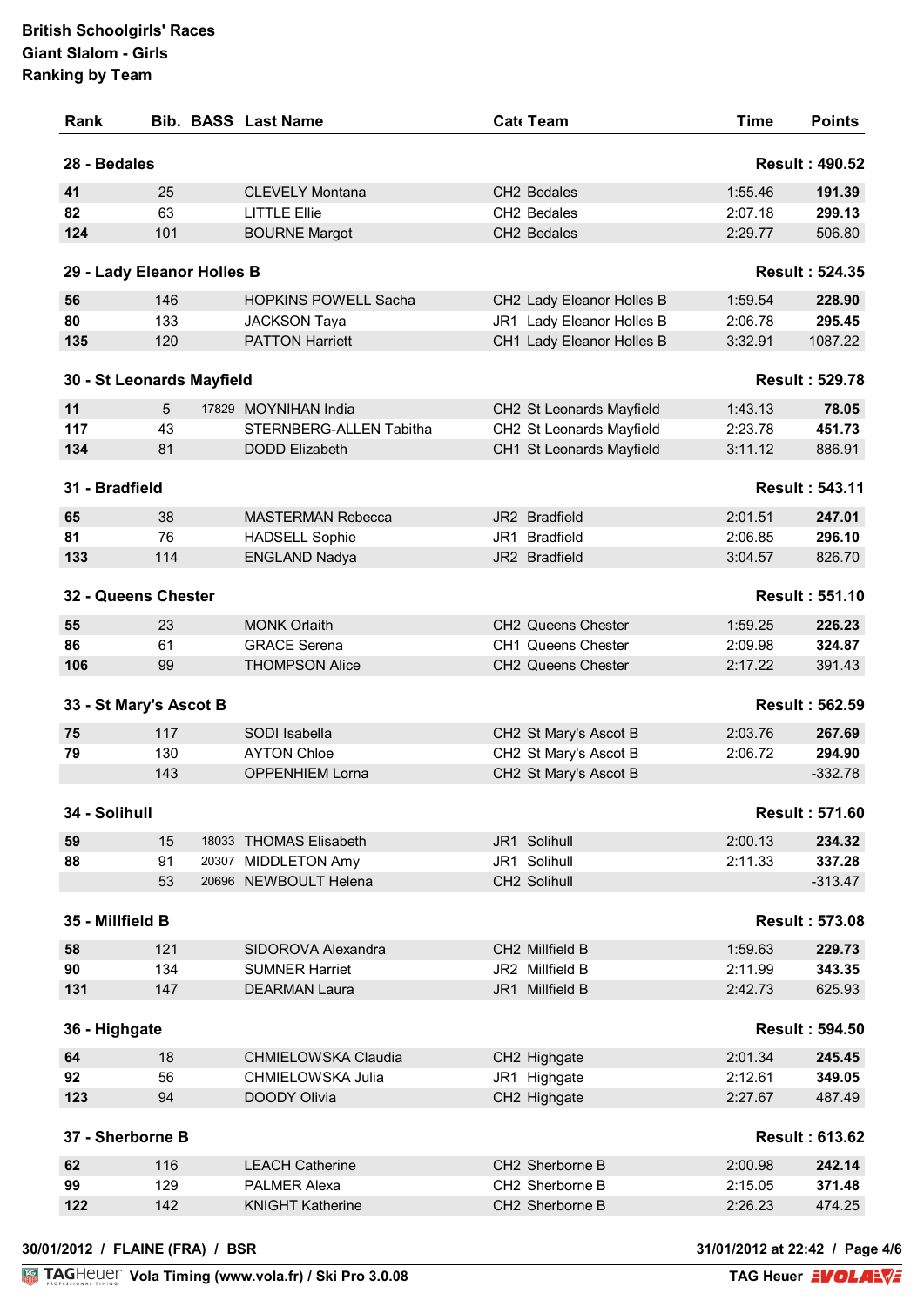| 38 - Sherborne A<br><b>Result: 652.50</b><br>JR2 Sherborne A<br>19<br><b>PALMER Rosalie</b><br>1:55.46<br>95<br><b>ATKINS Charlotte</b><br>JR1 Sherborne A<br>2:24.80<br><b>NORRIS Isabel</b><br>JR1 Sherborne A<br>57<br>39 - Tudor Hall<br>CH2 Tudor Hall<br>32<br><b>BEALBY Marina</b><br>2:03.37<br>108<br>CH2 Tudor Hall<br><b>DEAKIN Sophie</b><br>2:20.31<br>70<br><b>BARROW Alexa</b><br>CH2 Tudor Hall<br>40 - St Mary's Calne B<br>135<br><b>MARRIOT Lilly</b><br>JR1 St Mary's Calne B<br>2:12.30<br>122<br>GIDDINS Imogen<br>JR1 St Mary's Calne B<br>2:13.35<br>148<br><b>GUDELIS Hana</b><br>JR1 St Mary's Calne B<br>41 - St Swithuns B<br>CH2 St Swithuns B<br>2:11.49<br>153<br><b>HARRISON Emma</b><br>CH2 St Swithuns B<br>127<br>2:17.08<br><b>BAYLIS Georgina</b><br><b>HARRISON Natalie</b><br>140<br>CH1 St Swithuns B<br>2:32.16<br>42 - Cheltenham B<br>124<br><b>KLEIN Victoria</b><br>CH2 Cheltenham B<br>2:13.83<br>137<br><b>LAWRENCE Annabel</b><br>CH2 Cheltenham B<br>2:15.90<br>150<br><b>TILL Lottie</b><br>CH2 Cheltenham B<br>43 - Heathfield B<br><b>WORTH Charlotte</b><br>JR1 Heathfield B<br>2:14.05<br>152<br>126<br>JR1 Heathfield B<br><b>WOOLGAR Octavia</b><br>2:18.24<br>139<br>CH2 Heathfield B<br>SHEPHERD Emily<br>44 - Abbey Gate College B<br>125<br>2:16.14<br><b>BELL Sophie</b><br>CH1 Abbey Gate College B<br>138<br><b>THOMAS Maddie</b><br>CH2 Abbey Gate College B<br>2:17.16<br>151<br>CH2 Abbey Gate College B<br><b>WILLIAMSON Charlotte</b><br>2:30.18<br>45 - Woldingham B<br>131<br><b>DAVIES Charlotte</b><br>CH2 Woldingham B<br>2:12.63<br>118<br>McKEY Lydia<br>CH1 Woldingham B<br>2:20.93<br>144<br><b>STEWART Charlotte</b><br>CH1 Woldingham B<br>2:40.44<br>46 - Guildford High<br>103<br><b>JONES Charlotte</b><br>JR1 Guildford High<br>2:16.74<br>CH1 Guildford High<br>65<br><b>MELDRAM Lauren</b><br>2:17.69<br>CH2 Guildford High<br>27<br>20528 FLUCK Catrin<br>2:25.72<br>47 - Blundells<br>CH2 Blundells<br>9<br>UNSWORTH-WHITE Tabitha<br>2:14.22<br>85<br>CH2 Blundells<br>2:24.86<br><b>JACKMAN Emma</b><br>CH2 Blundells<br>47<br><b>FEARNLEY Elizabeth</b><br>2:43.21 | Rank |  | <b>Bib. BASS Last Name</b> | Cat Team | <b>Time</b> | <b>Points</b> |
|--------------------------------------------------------------------------------------------------------------------------------------------------------------------------------------------------------------------------------------------------------------------------------------------------------------------------------------------------------------------------------------------------------------------------------------------------------------------------------------------------------------------------------------------------------------------------------------------------------------------------------------------------------------------------------------------------------------------------------------------------------------------------------------------------------------------------------------------------------------------------------------------------------------------------------------------------------------------------------------------------------------------------------------------------------------------------------------------------------------------------------------------------------------------------------------------------------------------------------------------------------------------------------------------------------------------------------------------------------------------------------------------------------------------------------------------------------------------------------------------------------------------------------------------------------------------------------------------------------------------------------------------------------------------------------------------------------------------------------------------------------------------------------------------------------------------------------------------------------------------------------------------------------------------------------------------------------------------------------------------------------------------------------------------------------------------------------------------------------------------------------------------------------------|------|--|----------------------------|----------|-------------|---------------|
| 191.39<br>461.11<br>$-339.58$<br><b>Result: 683.94</b><br>264.11<br>419.83<br>$-295.73$<br><b>Result: 702.05</b><br>346.20<br>355.85<br>0.00<br><b>Result: 728.89</b><br>338.75<br>390.14<br>528.77<br><b>Result: 739.55</b><br>360.26<br>379.29<br>0.00<br><b>Result: 763.09</b><br>362.29<br>400.80<br>$-114.63$<br><b>Result: 772.37</b><br>381.50<br>390.87<br>510.56<br><b>Result: 774.76</b><br>349.23<br>425.53<br>604.88<br><b>Result: 782.76</b><br>387.01<br>395.75<br>469.56<br><b>Result: 825.51</b><br>363.85<br>461.66<br>630.35                                                                                                                                                                                                                                                                                                                                                                                                                                                                                                                                                                                                                                                                                                                                                                                                                                                                                                                                                                                                                                                                                                                                                                                                                                                                                                                                                                                                                                                                                                                                                                                                               |      |  |                            |          |             |               |
|                                                                                                                                                                                                                                                                                                                                                                                                                                                                                                                                                                                                                                                                                                                                                                                                                                                                                                                                                                                                                                                                                                                                                                                                                                                                                                                                                                                                                                                                                                                                                                                                                                                                                                                                                                                                                                                                                                                                                                                                                                                                                                                                                              | 41   |  |                            |          |             |               |
|                                                                                                                                                                                                                                                                                                                                                                                                                                                                                                                                                                                                                                                                                                                                                                                                                                                                                                                                                                                                                                                                                                                                                                                                                                                                                                                                                                                                                                                                                                                                                                                                                                                                                                                                                                                                                                                                                                                                                                                                                                                                                                                                                              | 119  |  |                            |          |             |               |
|                                                                                                                                                                                                                                                                                                                                                                                                                                                                                                                                                                                                                                                                                                                                                                                                                                                                                                                                                                                                                                                                                                                                                                                                                                                                                                                                                                                                                                                                                                                                                                                                                                                                                                                                                                                                                                                                                                                                                                                                                                                                                                                                                              |      |  |                            |          |             |               |
|                                                                                                                                                                                                                                                                                                                                                                                                                                                                                                                                                                                                                                                                                                                                                                                                                                                                                                                                                                                                                                                                                                                                                                                                                                                                                                                                                                                                                                                                                                                                                                                                                                                                                                                                                                                                                                                                                                                                                                                                                                                                                                                                                              |      |  |                            |          |             |               |
|                                                                                                                                                                                                                                                                                                                                                                                                                                                                                                                                                                                                                                                                                                                                                                                                                                                                                                                                                                                                                                                                                                                                                                                                                                                                                                                                                                                                                                                                                                                                                                                                                                                                                                                                                                                                                                                                                                                                                                                                                                                                                                                                                              | 71   |  |                            |          |             |               |
|                                                                                                                                                                                                                                                                                                                                                                                                                                                                                                                                                                                                                                                                                                                                                                                                                                                                                                                                                                                                                                                                                                                                                                                                                                                                                                                                                                                                                                                                                                                                                                                                                                                                                                                                                                                                                                                                                                                                                                                                                                                                                                                                                              | 113  |  |                            |          |             |               |
|                                                                                                                                                                                                                                                                                                                                                                                                                                                                                                                                                                                                                                                                                                                                                                                                                                                                                                                                                                                                                                                                                                                                                                                                                                                                                                                                                                                                                                                                                                                                                                                                                                                                                                                                                                                                                                                                                                                                                                                                                                                                                                                                                              |      |  |                            |          |             |               |
|                                                                                                                                                                                                                                                                                                                                                                                                                                                                                                                                                                                                                                                                                                                                                                                                                                                                                                                                                                                                                                                                                                                                                                                                                                                                                                                                                                                                                                                                                                                                                                                                                                                                                                                                                                                                                                                                                                                                                                                                                                                                                                                                                              |      |  |                            |          |             |               |
|                                                                                                                                                                                                                                                                                                                                                                                                                                                                                                                                                                                                                                                                                                                                                                                                                                                                                                                                                                                                                                                                                                                                                                                                                                                                                                                                                                                                                                                                                                                                                                                                                                                                                                                                                                                                                                                                                                                                                                                                                                                                                                                                                              | 91   |  |                            |          |             |               |
|                                                                                                                                                                                                                                                                                                                                                                                                                                                                                                                                                                                                                                                                                                                                                                                                                                                                                                                                                                                                                                                                                                                                                                                                                                                                                                                                                                                                                                                                                                                                                                                                                                                                                                                                                                                                                                                                                                                                                                                                                                                                                                                                                              | 94   |  |                            |          |             |               |
|                                                                                                                                                                                                                                                                                                                                                                                                                                                                                                                                                                                                                                                                                                                                                                                                                                                                                                                                                                                                                                                                                                                                                                                                                                                                                                                                                                                                                                                                                                                                                                                                                                                                                                                                                                                                                                                                                                                                                                                                                                                                                                                                                              |      |  |                            |          |             |               |
|                                                                                                                                                                                                                                                                                                                                                                                                                                                                                                                                                                                                                                                                                                                                                                                                                                                                                                                                                                                                                                                                                                                                                                                                                                                                                                                                                                                                                                                                                                                                                                                                                                                                                                                                                                                                                                                                                                                                                                                                                                                                                                                                                              |      |  |                            |          |             |               |
|                                                                                                                                                                                                                                                                                                                                                                                                                                                                                                                                                                                                                                                                                                                                                                                                                                                                                                                                                                                                                                                                                                                                                                                                                                                                                                                                                                                                                                                                                                                                                                                                                                                                                                                                                                                                                                                                                                                                                                                                                                                                                                                                                              | 89   |  |                            |          |             |               |
|                                                                                                                                                                                                                                                                                                                                                                                                                                                                                                                                                                                                                                                                                                                                                                                                                                                                                                                                                                                                                                                                                                                                                                                                                                                                                                                                                                                                                                                                                                                                                                                                                                                                                                                                                                                                                                                                                                                                                                                                                                                                                                                                                              | 104  |  |                            |          |             |               |
|                                                                                                                                                                                                                                                                                                                                                                                                                                                                                                                                                                                                                                                                                                                                                                                                                                                                                                                                                                                                                                                                                                                                                                                                                                                                                                                                                                                                                                                                                                                                                                                                                                                                                                                                                                                                                                                                                                                                                                                                                                                                                                                                                              | 127  |  |                            |          |             |               |
|                                                                                                                                                                                                                                                                                                                                                                                                                                                                                                                                                                                                                                                                                                                                                                                                                                                                                                                                                                                                                                                                                                                                                                                                                                                                                                                                                                                                                                                                                                                                                                                                                                                                                                                                                                                                                                                                                                                                                                                                                                                                                                                                                              |      |  |                            |          |             |               |
|                                                                                                                                                                                                                                                                                                                                                                                                                                                                                                                                                                                                                                                                                                                                                                                                                                                                                                                                                                                                                                                                                                                                                                                                                                                                                                                                                                                                                                                                                                                                                                                                                                                                                                                                                                                                                                                                                                                                                                                                                                                                                                                                                              | 95   |  |                            |          |             |               |
|                                                                                                                                                                                                                                                                                                                                                                                                                                                                                                                                                                                                                                                                                                                                                                                                                                                                                                                                                                                                                                                                                                                                                                                                                                                                                                                                                                                                                                                                                                                                                                                                                                                                                                                                                                                                                                                                                                                                                                                                                                                                                                                                                              | 101  |  |                            |          |             |               |
|                                                                                                                                                                                                                                                                                                                                                                                                                                                                                                                                                                                                                                                                                                                                                                                                                                                                                                                                                                                                                                                                                                                                                                                                                                                                                                                                                                                                                                                                                                                                                                                                                                                                                                                                                                                                                                                                                                                                                                                                                                                                                                                                                              |      |  |                            |          |             |               |
|                                                                                                                                                                                                                                                                                                                                                                                                                                                                                                                                                                                                                                                                                                                                                                                                                                                                                                                                                                                                                                                                                                                                                                                                                                                                                                                                                                                                                                                                                                                                                                                                                                                                                                                                                                                                                                                                                                                                                                                                                                                                                                                                                              |      |  |                            |          |             |               |
|                                                                                                                                                                                                                                                                                                                                                                                                                                                                                                                                                                                                                                                                                                                                                                                                                                                                                                                                                                                                                                                                                                                                                                                                                                                                                                                                                                                                                                                                                                                                                                                                                                                                                                                                                                                                                                                                                                                                                                                                                                                                                                                                                              | 96   |  |                            |          |             |               |
|                                                                                                                                                                                                                                                                                                                                                                                                                                                                                                                                                                                                                                                                                                                                                                                                                                                                                                                                                                                                                                                                                                                                                                                                                                                                                                                                                                                                                                                                                                                                                                                                                                                                                                                                                                                                                                                                                                                                                                                                                                                                                                                                                              | 110  |  |                            |          |             |               |
|                                                                                                                                                                                                                                                                                                                                                                                                                                                                                                                                                                                                                                                                                                                                                                                                                                                                                                                                                                                                                                                                                                                                                                                                                                                                                                                                                                                                                                                                                                                                                                                                                                                                                                                                                                                                                                                                                                                                                                                                                                                                                                                                                              |      |  |                            |          |             |               |
|                                                                                                                                                                                                                                                                                                                                                                                                                                                                                                                                                                                                                                                                                                                                                                                                                                                                                                                                                                                                                                                                                                                                                                                                                                                                                                                                                                                                                                                                                                                                                                                                                                                                                                                                                                                                                                                                                                                                                                                                                                                                                                                                                              |      |  |                            |          |             |               |
|                                                                                                                                                                                                                                                                                                                                                                                                                                                                                                                                                                                                                                                                                                                                                                                                                                                                                                                                                                                                                                                                                                                                                                                                                                                                                                                                                                                                                                                                                                                                                                                                                                                                                                                                                                                                                                                                                                                                                                                                                                                                                                                                                              |      |  |                            |          |             |               |
|                                                                                                                                                                                                                                                                                                                                                                                                                                                                                                                                                                                                                                                                                                                                                                                                                                                                                                                                                                                                                                                                                                                                                                                                                                                                                                                                                                                                                                                                                                                                                                                                                                                                                                                                                                                                                                                                                                                                                                                                                                                                                                                                                              | 102  |  |                            |          |             |               |
|                                                                                                                                                                                                                                                                                                                                                                                                                                                                                                                                                                                                                                                                                                                                                                                                                                                                                                                                                                                                                                                                                                                                                                                                                                                                                                                                                                                                                                                                                                                                                                                                                                                                                                                                                                                                                                                                                                                                                                                                                                                                                                                                                              | 105  |  |                            |          |             |               |
|                                                                                                                                                                                                                                                                                                                                                                                                                                                                                                                                                                                                                                                                                                                                                                                                                                                                                                                                                                                                                                                                                                                                                                                                                                                                                                                                                                                                                                                                                                                                                                                                                                                                                                                                                                                                                                                                                                                                                                                                                                                                                                                                                              | 125  |  |                            |          |             |               |
|                                                                                                                                                                                                                                                                                                                                                                                                                                                                                                                                                                                                                                                                                                                                                                                                                                                                                                                                                                                                                                                                                                                                                                                                                                                                                                                                                                                                                                                                                                                                                                                                                                                                                                                                                                                                                                                                                                                                                                                                                                                                                                                                                              |      |  |                            |          |             |               |
|                                                                                                                                                                                                                                                                                                                                                                                                                                                                                                                                                                                                                                                                                                                                                                                                                                                                                                                                                                                                                                                                                                                                                                                                                                                                                                                                                                                                                                                                                                                                                                                                                                                                                                                                                                                                                                                                                                                                                                                                                                                                                                                                                              | 93   |  |                            |          |             |               |
|                                                                                                                                                                                                                                                                                                                                                                                                                                                                                                                                                                                                                                                                                                                                                                                                                                                                                                                                                                                                                                                                                                                                                                                                                                                                                                                                                                                                                                                                                                                                                                                                                                                                                                                                                                                                                                                                                                                                                                                                                                                                                                                                                              | 114  |  |                            |          |             |               |
|                                                                                                                                                                                                                                                                                                                                                                                                                                                                                                                                                                                                                                                                                                                                                                                                                                                                                                                                                                                                                                                                                                                                                                                                                                                                                                                                                                                                                                                                                                                                                                                                                                                                                                                                                                                                                                                                                                                                                                                                                                                                                                                                                              | 130  |  |                            |          |             |               |
|                                                                                                                                                                                                                                                                                                                                                                                                                                                                                                                                                                                                                                                                                                                                                                                                                                                                                                                                                                                                                                                                                                                                                                                                                                                                                                                                                                                                                                                                                                                                                                                                                                                                                                                                                                                                                                                                                                                                                                                                                                                                                                                                                              |      |  |                            |          |             |               |
|                                                                                                                                                                                                                                                                                                                                                                                                                                                                                                                                                                                                                                                                                                                                                                                                                                                                                                                                                                                                                                                                                                                                                                                                                                                                                                                                                                                                                                                                                                                                                                                                                                                                                                                                                                                                                                                                                                                                                                                                                                                                                                                                                              | 103  |  |                            |          |             |               |
|                                                                                                                                                                                                                                                                                                                                                                                                                                                                                                                                                                                                                                                                                                                                                                                                                                                                                                                                                                                                                                                                                                                                                                                                                                                                                                                                                                                                                                                                                                                                                                                                                                                                                                                                                                                                                                                                                                                                                                                                                                                                                                                                                              | 108  |  |                            |          |             |               |
|                                                                                                                                                                                                                                                                                                                                                                                                                                                                                                                                                                                                                                                                                                                                                                                                                                                                                                                                                                                                                                                                                                                                                                                                                                                                                                                                                                                                                                                                                                                                                                                                                                                                                                                                                                                                                                                                                                                                                                                                                                                                                                                                                              | 121  |  |                            |          |             |               |
|                                                                                                                                                                                                                                                                                                                                                                                                                                                                                                                                                                                                                                                                                                                                                                                                                                                                                                                                                                                                                                                                                                                                                                                                                                                                                                                                                                                                                                                                                                                                                                                                                                                                                                                                                                                                                                                                                                                                                                                                                                                                                                                                                              |      |  |                            |          |             |               |
|                                                                                                                                                                                                                                                                                                                                                                                                                                                                                                                                                                                                                                                                                                                                                                                                                                                                                                                                                                                                                                                                                                                                                                                                                                                                                                                                                                                                                                                                                                                                                                                                                                                                                                                                                                                                                                                                                                                                                                                                                                                                                                                                                              | 97   |  |                            |          |             |               |
|                                                                                                                                                                                                                                                                                                                                                                                                                                                                                                                                                                                                                                                                                                                                                                                                                                                                                                                                                                                                                                                                                                                                                                                                                                                                                                                                                                                                                                                                                                                                                                                                                                                                                                                                                                                                                                                                                                                                                                                                                                                                                                                                                              | 120  |  |                            |          |             |               |
|                                                                                                                                                                                                                                                                                                                                                                                                                                                                                                                                                                                                                                                                                                                                                                                                                                                                                                                                                                                                                                                                                                                                                                                                                                                                                                                                                                                                                                                                                                                                                                                                                                                                                                                                                                                                                                                                                                                                                                                                                                                                                                                                                              | 132  |  |                            |          |             |               |
|                                                                                                                                                                                                                                                                                                                                                                                                                                                                                                                                                                                                                                                                                                                                                                                                                                                                                                                                                                                                                                                                                                                                                                                                                                                                                                                                                                                                                                                                                                                                                                                                                                                                                                                                                                                                                                                                                                                                                                                                                                                                                                                                                              |      |  |                            |          |             |               |
| 30/01/2012 / FLAINE (FRA) / BSR<br>31/01/2012 at 22:42 / Page 5                                                                                                                                                                                                                                                                                                                                                                                                                                                                                                                                                                                                                                                                                                                                                                                                                                                                                                                                                                                                                                                                                                                                                                                                                                                                                                                                                                                                                                                                                                                                                                                                                                                                                                                                                                                                                                                                                                                                                                                                                                                                                              |      |  |                            |          |             |               |